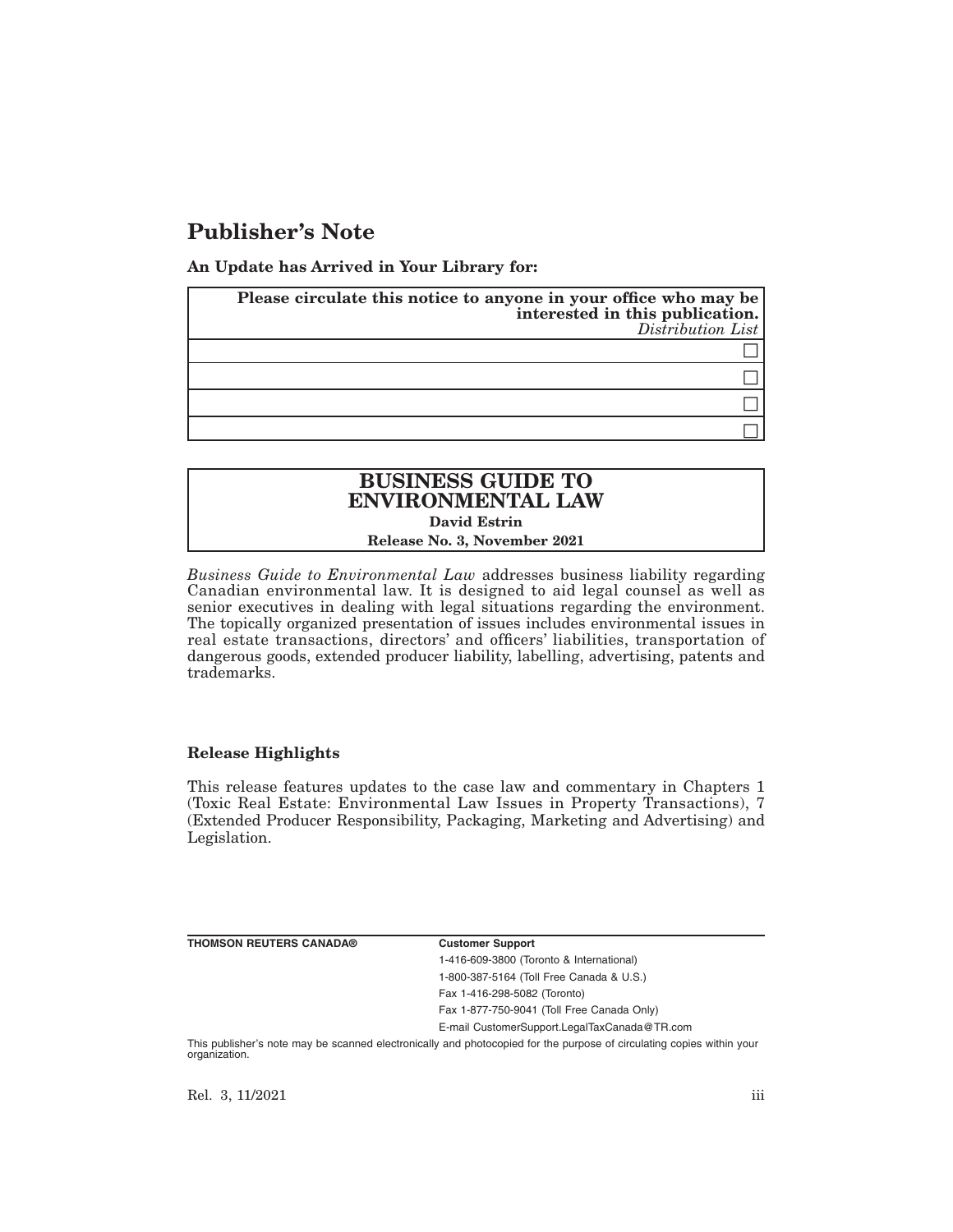### **Case Law Highlights**

E **Toxic Real Estate: Environmental Law Issues in Property Transactions—Environmental Legislation Affecting Property Transactions—Ontario—Interpretations of MOE Property Clean-up Powers—**In *Poulin v. Ontario (Environment, Conservation and Parks)*, 2021 CarswellOnt 7251, the Environmental Review Tribunal (ERT) (as of June 1, 2021 see now the Ontario Land Tribunal) determined the necessity and reasonableness of requirements in a Provincial Officer's Order that had been issued under section 157.1 of the EPA and that was amended by a Director's Order when considering an appeal by the Orderees. The Director's Order imposed a requirement on the Orderees to take preventative measures as described in section 18(1) of the EPA, in particular to undertake a Phase 2 Environmental Site Assessment and prepare and submit a Phase 2 ESA Action Plan to the Director and complete all required work identified in the Phase 2 ESA Action Plan. The ERT also used its authority under the EPA to order the Director to expand the scope of the Phase 2 ESA as set out in O. Reg. 153/04 to be carried out to determine if other materials stored at the site were usable for the farm property, as claimed by the Orderees, or constituted waste; and, if found to be waste, that the Director amend the order under appeal to require a plan for their removal be prepared as part of the Phase 2 ESA Action Plan.

The Orderees were persons involved with the ownership or activities on a large farm property. An inspection by the Ministry of the Environment and Climate Change (MECP) of the property concluded that waste was stored at the property, including bags of asbestos waste, large drums of hydrocarbons, pans of oily water, asphalt, concrete, wood, old windows, and electronic equipment. The Orderees appealed the requirements of the Order, taking the position that there was no reasonable belief that leachate would be generated over the time period in question, and that there was therefore no risk of subsurface contamination to support the Order. The ERT found that Orderees failed to demonstrate to the ERT how the environmental protection objectives of the EPA would be met if the Order was revoked.

E **Extended Producer Responsibility, Packaging, Marketing and Advertising—Extended Producer Responsibility and Waste Reduction and Diversion Initiatives—Provincial Waste Reduction and Diversion Initiatives—Ontario—**In June 2016, Ontario passed Bill 151, the *Waste-Free Ontario Act, 2016*, which enacted the *Resource Recovery and Circular Economy Act, 2016* (RRCEA). The RRCEA provides the framework for individual producer responsibility in the province. The RRCEA requires producers to be responsible and accountable for the collection and management of post-consumption products and packaging.

As of October 2021, the following materials have been designated under the RRCEA's individual producer responsibility regulatory framework: batteries; tires; electrical and electronic equipment; and hazardous and special waste. The Blue Box program will transition to the new framework starting July 1, 2023.

The shift to the RRCEA, which focuses on individual producer responsibility or extended producer responsibility, means that the scope